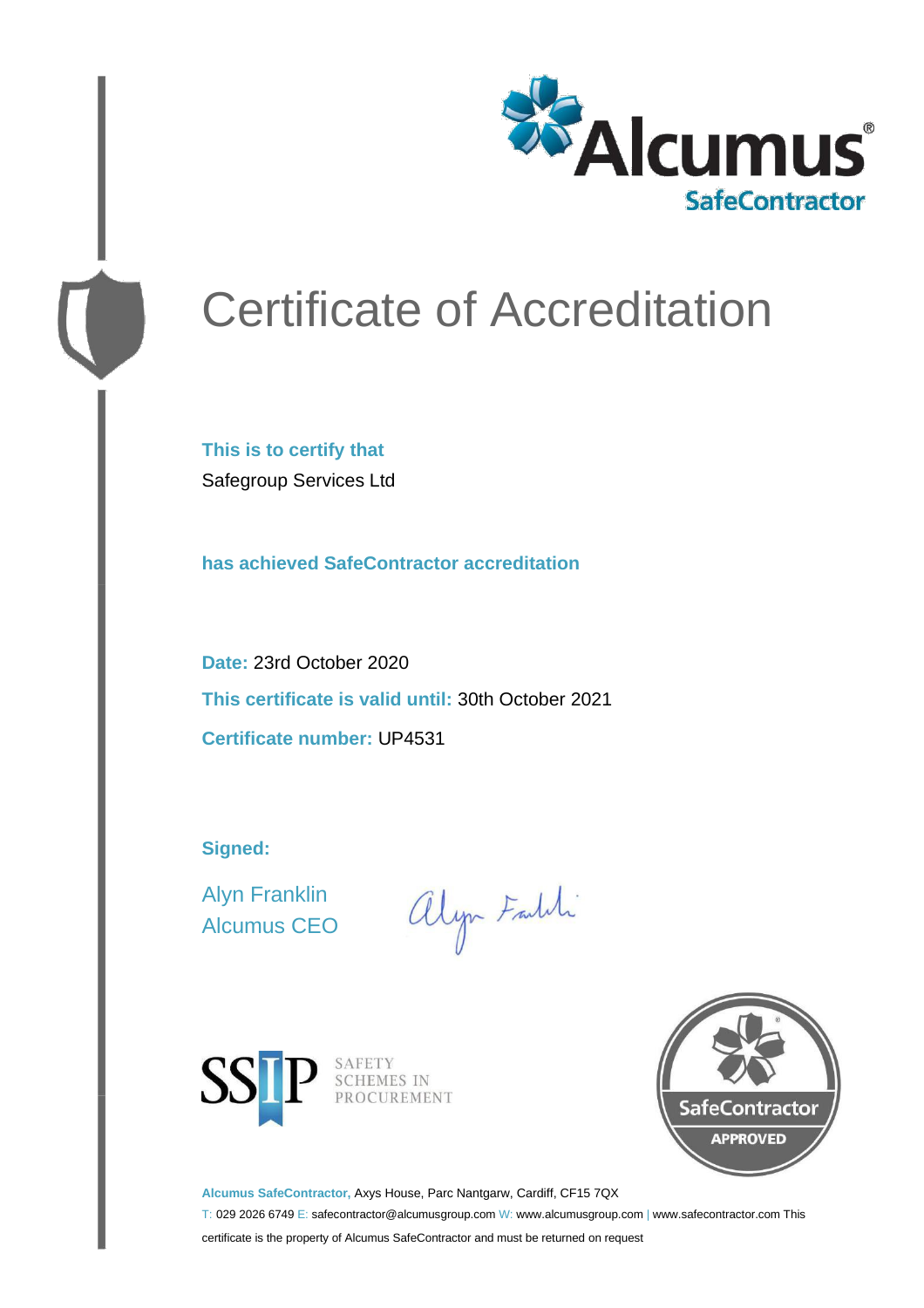

# **Schedule to SafeContractor certificate**

This SafeContractor certificate is awarded for the following services:

### **Work Categories:**

#### **Work Activities:**

COVID-19 Cleaning Crime Scene / Trauma Scene Cleaning Grounds & Car Park Cleaning Graffiti Removal Steam Cleaning Builders Cleaning Fire & Flood Services High Level Building Cleaning High Level Building Exterior Cleaning Pest Control Clinical Waste Removal & Disposal Confidential Waste Removal & Disposal Waste collection - General Waste collection - Recycling Void Clearance Carpet Cleaning

#### **Category Related Activities**

Working at Height Inhalation of Dust, Fibres and Fumes Confined Spaces Selection & Control of Subcontractors Working on Services, Systems, or Equipment Requiring Isolation Working with Chemicals and Hazardous substances

# **Ladders / Step Ladders**

Working on Roofs Tower Scaffolds MEWPs